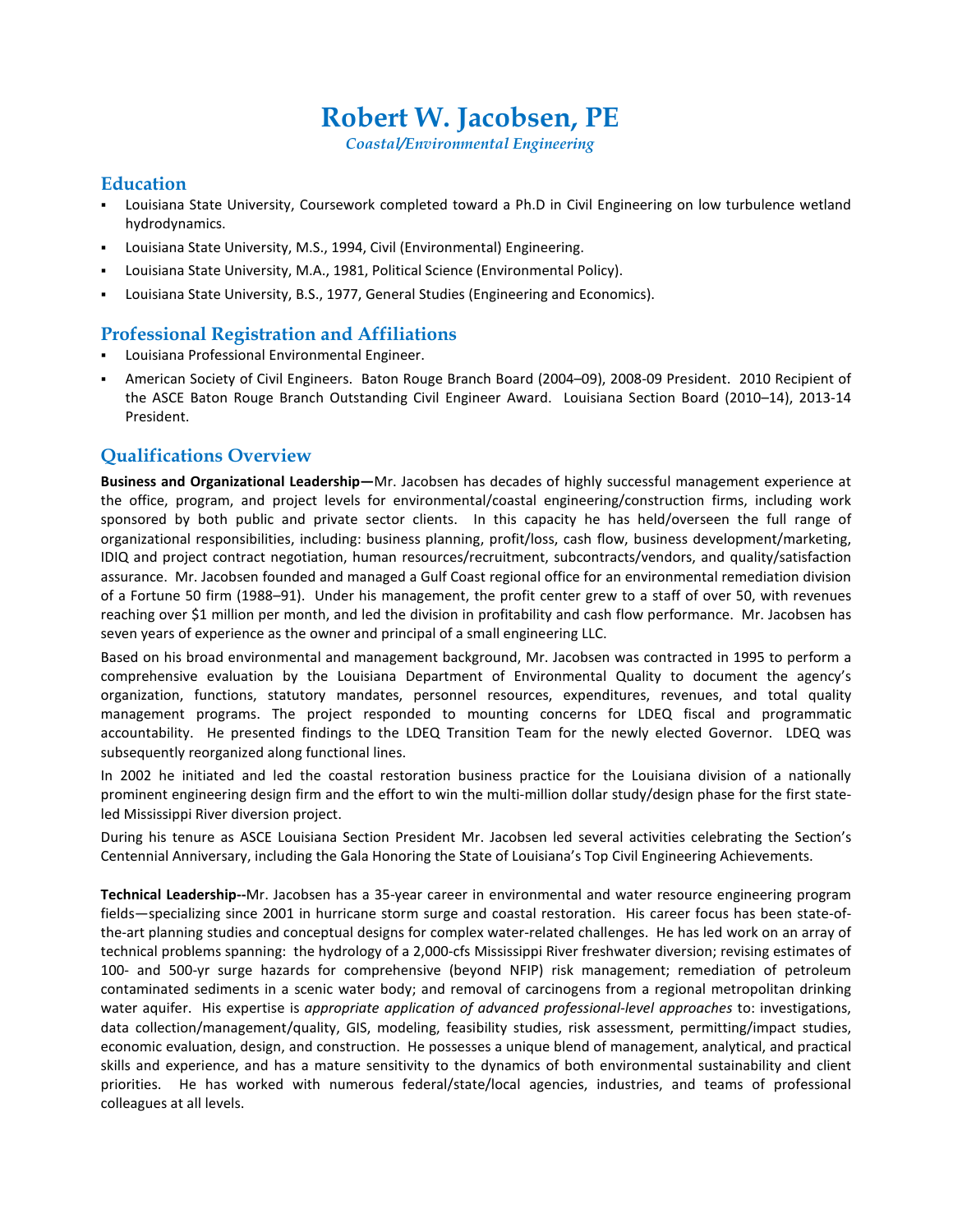#### **Robert W. Jacobsen 2 of 5**

# **Detailed Experience**

The following are detailed descriptions of Mr. Jacobsen's technical experience in the fields of coastal protection and restoration, coastal rivers and upland hydrology, coastal environmental remediation, and industrial environmental engineering and remediation.

**Coastal Protection and Restoration—**Since 2001 Mr. Jacobsen's career has focused primarily on high-level coastal hydrodynamic studies—particularly the application of High Performance Computing/High-Resolution modeling and advanced joint probabiity analysis to hurricane storm surge protection and wetland hydrologic restoration.

- Mr. Jacobsen is a highly qualified user of the ADCIRC hydrodynamic model both for coastal storm surge and circulation applications. He has been working with the authors of the ADIRC hydrodynamic model since 2004 and has attended the annual ADCIRC User Group Workshop every year since 2007, at which he has been a frequent presenter.
- Technical presenter/consultant for several professional and news organizations during the Hurricane Katrina 10<sup>th</sup> Anniversary commemoration, including ASDSO, ASTM, ASCE, ASCE-COPRI, and the Weather Channel. Authored and presented (see *www.bobjacobsenpe.com):*
	- *Hurricane Surge Hazard Uncertainty in Coastal Flood Protection Design,* The Journal of Dam Safety, Vol 13, Issue 3, 2015.
	- *Managing Hurricane Surge Risks in the Supercomputing Era, Part I: Pre-Katrina Evolution of Surge Hazard Estimation and Risk Management, and Part II: Post-Katrina Progress and Limitations in Surge Hazard Estimation and Implications for Surge Risk Management,* The Louisiana Civil Engineer, May and August 2015.
	- *Hurricane Katrina Lessons Learned* and *The Hurricane Katrina 10th Anniversary Test.*
	- *New Orleans Hurricane Surge Risk Management—A Short Course.*
- Lead hurricane surge consultant to the Southeast Louisiana Flood Protection Authority—East (2010 to present). Project manager, lead investigator, and author of several reports, including two major studies:
	- $\ddot{\bm{\cdot} }$  *Hurricane Surge Hazard Analysis: The State of the Practice and Recent Applications for Southeast Louisiana (May 2013)*. The Report examined the latest scientific and technical literature on hurricane climatology for the Gulf of Mexico, hurricane storm surge SWL and wave modeling, development of regional SWL and wave return frequencies, and the hurricane surge levee design elevation criteria. The Report provided an assessment of the USACE's 100-yr and 500-yr surge hazard analyses for Southeast Louisiana, as well as the elevation criteria for over 100 individual SLFPA-E levee reaches.
	- *Metropolitan New Orleans East-Bank Hurricane Surge Inundation Residual Risk Reduction (February 2016)*. This CDBG-funded study examined residual hurricane surge inundation hazard/risk for the three principal polders in the SLFPA-E jurisdiction as well as a range of approaches to reduce risk. For this study Mr. Jacobsen developed three high resolution ADCIRC models—one for each polder, each validated using the Hurricane Katrina inundation—to assess the implications of a 30,000-acre-ft breach at over 30 different locations. The models were used to assess interior compartmentalization alternatives. Five compartmentalization alternatives were subsequently evaluated in detail and the study provided recommendations for follow-on engineering.
- Hurricane surge hazard consultant to the Louisiana Coastal Protection and Restoration Authority (2012-14). Served on a team investigating a range of surge hazard analysis issues, including regional hurricane climatology, ADCIRC surge model validation, surge response functions, joint probability, analysis, uncertainty analysis, levee overtopping analysis, and residual risk assessment.
- Project Manager and technical director for preliminary studies for a FEMA coastal FIS for Georgia and northeast Florida (2009-11). Led a comprehensive evaluation of available data and data gaps for developing the FIS ADCIRC hurricane surge model. Data needs encompassed topography, bathymetry, land cover, and specific information on thousands of regional coastal features (dunes, seawalls, inlets, etc.). Oversaw the planning and execution of sensitivity tests with 18 supercomputer simulations to assess critical aspects of future ADCIRC model development, including mesh spacing, size and four key ADCIRC settings and parameters.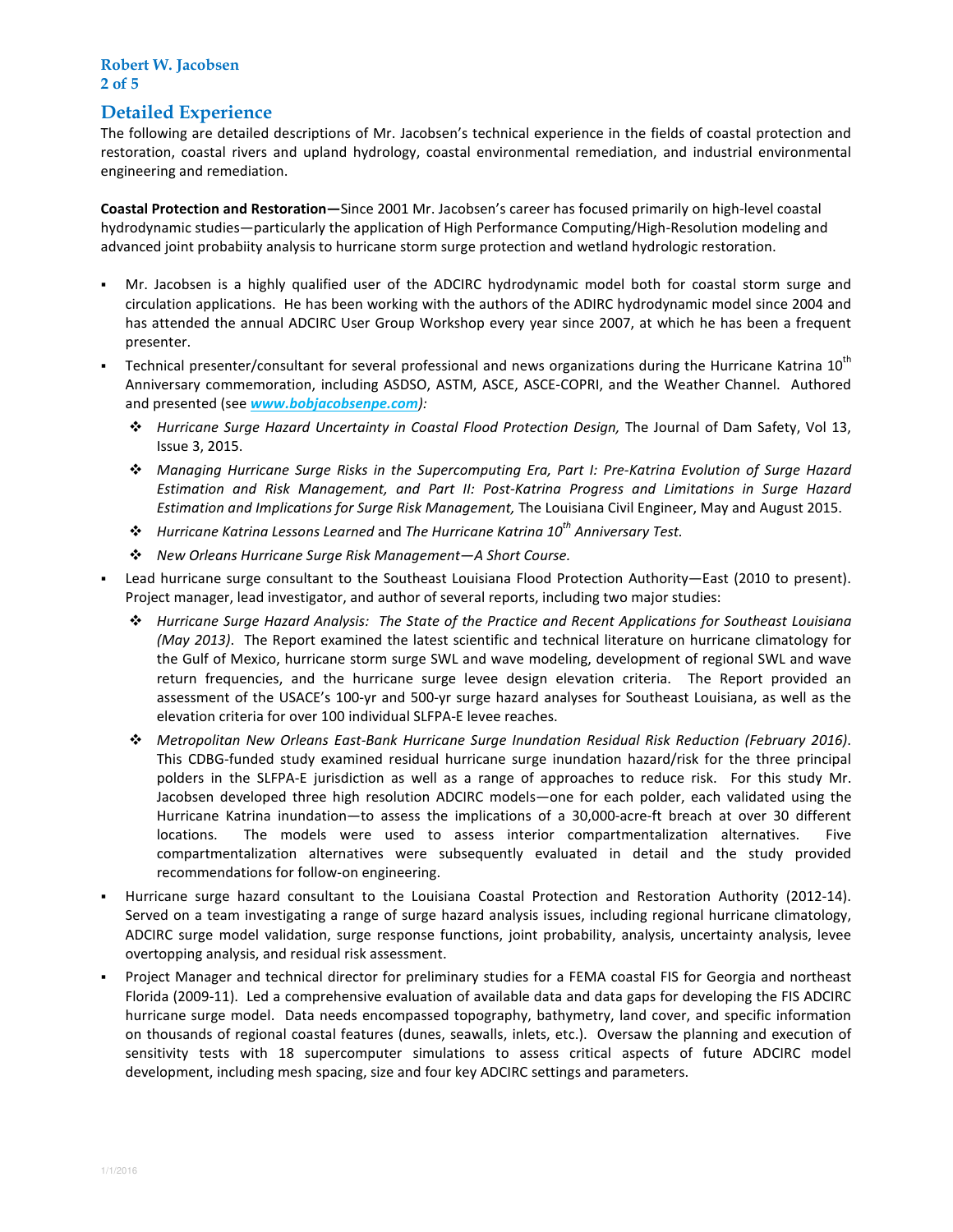## **Robert W. Jacobsen 3 of 5**

- Two-Dimensional Modeling of Hurricane Katrina Storm Surge for the Inner Harbor Navigation Canal and Southeast Louisiana (2007–08) — Project manager/lead engineer; used the 2D hydrodynamic ADCIRC model for storm surge modeling of Hurricane Katrina. The model applies the publicly released code and mesh developed by the U.S. Army Corps of Engineers (USACE) and its contractors for the post-Katrina Interagency Performance Evaluation Team (IPET). The modeling efforts will evaluate the impacts of surge protection features on the inundation of the Lower 9th Ward/St. Bernard Parish Polder.
- Mississippi River Re-Introduction into the Maurepas Swamp, Southeast Louisiana (2003–07) Task Manager, lead investigator, and principal author for a \$1.4 million feasibility study, funded under the federal CWPPRA, to evaluate hydrologic and environmental impacts for a proposed 1,500 cfs diversion of freshwater from the Mississippi River to the Maurepas Swamp, near Garyville, Louisiana. Saltwater intrusion, subsidence, and the elimination of nutrient inputs threaten the 50,000-acre cypress-tupelo swamp, a consequence largely of the century-plus long isolation of the swamp from the annual nourishment of Mississippi River overbank floods.
	- \* To correct this problem and restore the natural health of a fragile wetland ecosystem, the feasibility study team developed detailed hydrodynamic models of the project study area — including a 2D wetland circulation model (ADCIRC) and a 1D channel network drainage model (SWMM and HEC-RAS). A one-year field program supported model development and included 1) establishment of high accuracy project area vertical benchmarks; 2) extensive cross sectioning and profiling of more than 70 channels; 3) extensive topographic and bathymetric spot inspections and surveying; 4) preparation of a high resolution digital terrain model (DTM); 5) collection and analysis of continuous stage data at 13 locations and rigorous vertical correction; 5) collection and analysis of ADCP data; and 6) development of a comprehensive Conceptual Hydrologic Model describing project area characteristics for both tidal and low frequency signal propagation.
	- $\ddot{\bullet}$  State-of-the-art numeric hydrodynamic models evaluated the benefits and impacts of various diversion alternatives and operating scenarios. 2D swamp circulation model development depended on a highresolution representation of the wetland topography/bathymetry. Modelers used swamp terrain data to develop a detailed 2D finite element mesh (consisting of 160,000 nodes). A 2D hydrodynamic model using ADCIRC was prepared and calibrated to four periods (totaling over 120 days) of hydrographic data and simulations run on a parallel supercomputer. The model results allowed study of diversion rates, operating requirements under various seasonal constraints, the need for wetland circulation controls to optimize flow distribution and retention times, and potential backwater flooding in nearby populated area drainage systems.
- Two-Dimensional Modeling of Hurricane Katrina Storm Surge for the Inner Harbor Navigation Canal and Southeast Louisiana (2007–08) — Project manager/lead engineer; used the 2D hydrodynamic ADCIRC model for storm surge modeling of Hurricane Katrina. The model applies the publicly released code and mesh developed by the U.S. Army Corps of Engineers (USACE) and its contractors for the post-Katrina Interagency Performance Evaluation Team (IPET). The modeling efforts will evaluate the impacts of surge protection features on the inundation of the Lower 9th Ward/St. Bernard Parish Polder.
- Pontchartrain Basin Tidal Circulation, Southeast Louisiana (2007) Project Manager, lead investigator, and principal author for a detailed harmonic analysis of tidal constituents in the Pontchartrain Basin (including over 110 time series from 40 gages), together with an evaluation of the capability of a high resolution ADCIRC SL15 model to replicate regional tidal propagation in the large, complex estuary. The study, contracted with USACE New Orleans District and funded as part of the Louisiana Coastal Protection and Restoration Study (Category 5 Protection), also included analysis of the model's capability to assess the relative impact of possible hurricane surge control structures on tidal prism.
- Mississippi River Gulf Outlet (MRGO), Southeast Louisiana (2005–06) Project Manager, lead investigator, and principal author for an assessment of the direct impact of the MRGO on regional hurricane storm surge. The Louisiana Department of Natural Resources (LA DNR) project included modeling three Category 4 storms under present and fully closed MRGO scenarios and conducting a sensitivity test of surge results to levee alignments with the ADCIRC 2D hydrodynamic model.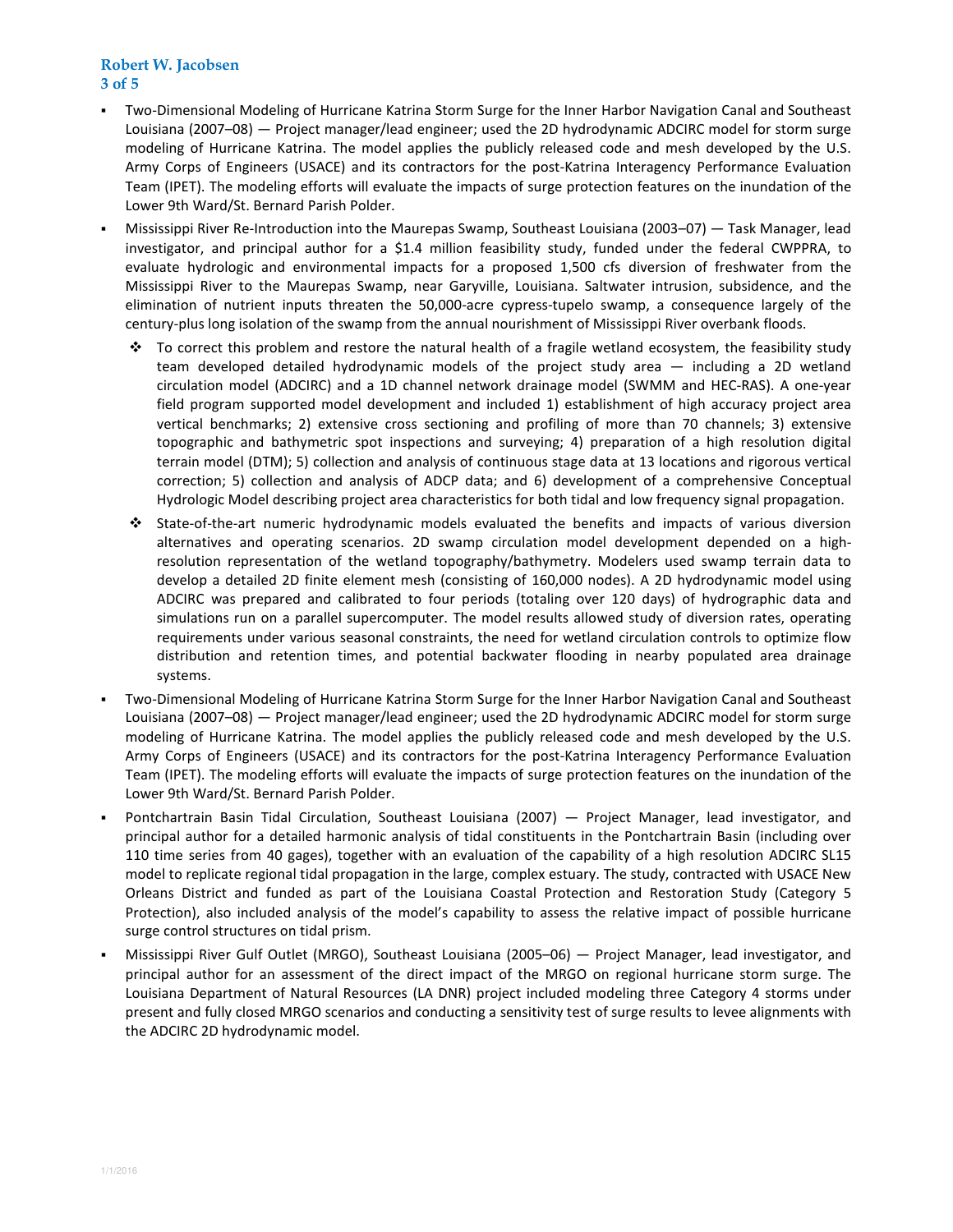#### **Robert W. Jacobsen 4 of 5**

**Coastal Rivers and Upland Hydrology—**Mr. Jacobsen's hydrology and hydraulics background extends to evaluations of coastal riverine and upland environments.

- Comite River Watershed Modeling Phase 1, East Baton Rouge Parish, Louisiana (2007–08) Senior review and coauthor of a HEC-HEM/HEC-RAS study of the Comite River for the Amite River Basin Commission to support floodplain management decision-making and to preserve flood reduction benefits for the Comite River Diversion Canal Project.
- Senior review of a detailed hydraulic modeling study of the lower Amite River and the Amite River Diversion Canal for the Louisiana Office of Coastal Protection and Restoration (2010). The modeler employed HEC-RAS Unsteady to evaluate flow between the main channels of the lower Amite River system (the Amite River, the Diversion Canal, Old River, Bayou Chene Blanc, and the Petite Amite) and surrounding wetlands, which are largely stagnant. The study evaluated the potential improvements to swamp hydrology with several proposed new exchange channels. The modeler examined the exchange using one-dimensional flow storage areas and weirs and investigated a variety of flow conditions. Also co-authored final report.
- Amite River Basin Floodplain Management Plan (2006) The FPMP was the culmination of two years of intensive planning effort on the part of the ARBC and the local communities to address measures, practices, and policies to reduce the impacts of future flooding and preserve levels of protection provided by the Comite River Diversion project. The FPMP supports the preservation, enhancement, and restoration of natural floodplain values for fish and wildlife habitat, groundwater interaction, moderation of floods, water quality improvement, and reduced erosion and sedimentation. A major portion of the Amite River floodplain extends into the coastal regions of lower Livingston and Ascension parishes.
- Senior review of detailed HEC-RAS hydraulic modeling studies of the lower Amite River for the Pontchartrain Levee District. The modeler assessed changes to peak flood conditions on the lower Amite River, Bayou Manchac, and Ward's Creek associated with a potential flood control structure on Bayou Manchac and improved flood control on Alligator and Frog Bayous. Also co-authored final report.
- Regional Water Resource Study, Kisatchie-Delta Regional Planning District, Central Louisiana (2002) Researched and authored a regional study of surface and groundwater resources within an eight-parish Louisiana region. Inventoried regional stream segments, lakes, and aquifers; reviewed water quality and quantity information; researched historic uses and trends; identified emerging problems in availability, quality, and over-use; developed recommendations for sustainable use.

**Coastal Environmental Remediation—**Mr. Jacobsen's work in environmental remediation has included major efforts in contaminated sediments in estuarine waters. Two notable examples are:

- Bayou Trepagnier Remediation and Restoration Feasibility Study (2003) Project Manager for remediation engineering of two miles of petroleum-contaminated sediments in a designated coastal estuarine scenic bayou; the project was being addressed under a federal NRDA and state CERCLIS action (Louisiana).
- Lake Charles Industrial Task Force: Calcasieu Estuary TMDL Study (2002) Co-author of detailed reviews of TMDL water quality investigations prepared by the USEPA and LDEQ for a variety of pollutants including nutrients, heavy metals, and organic toxics for the Calcasieu Estuary. The work included critiques of an integrated 2-D water quality model of DO and nutrient uptake in the Estuary. As a result of this work, proposed TMDL for the Calcasieu Estuary were significantly modified.